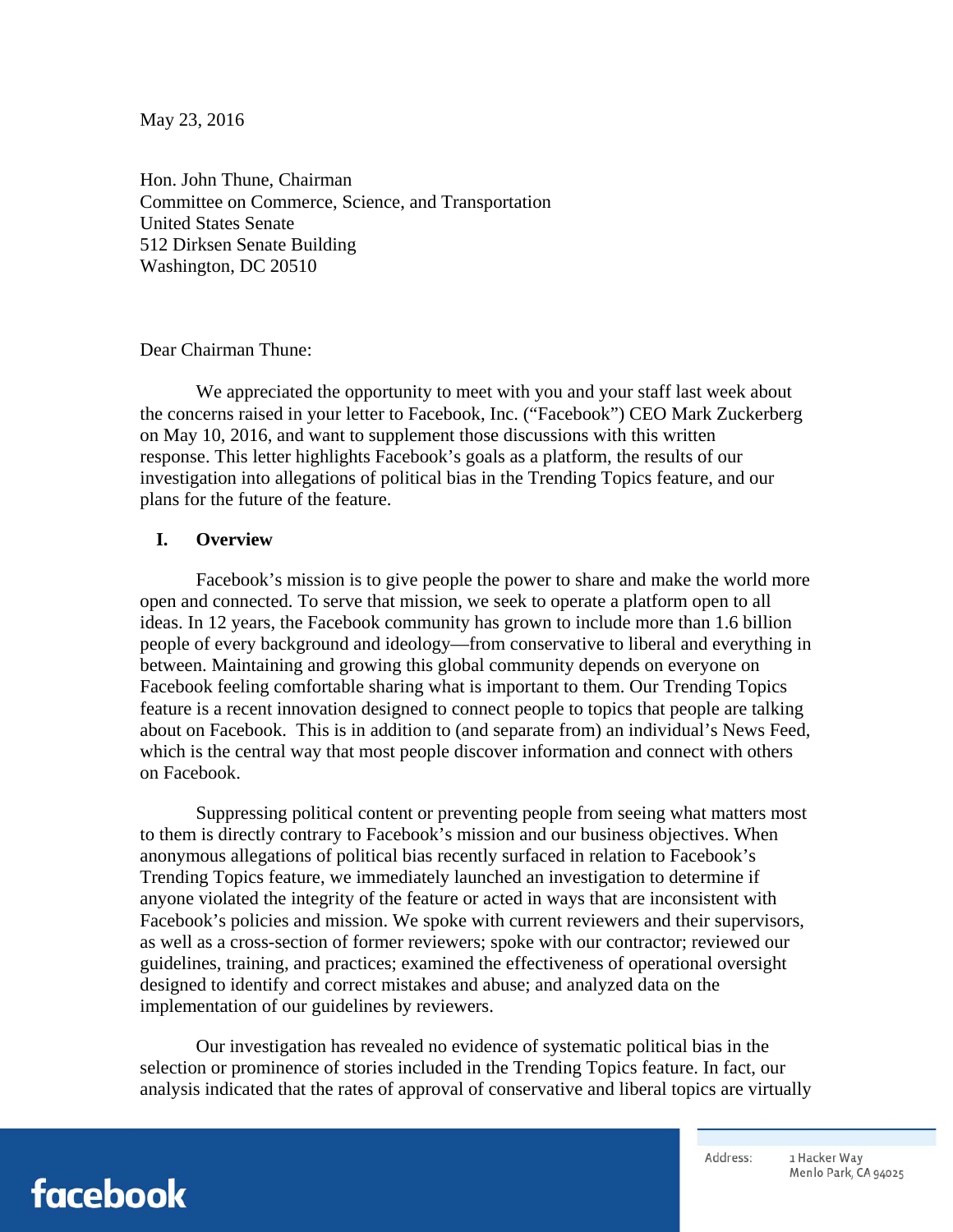identical in Trending Topics. Moreover, we were unable to substantiate any of the specific allegations of politically-motivated suppression of subjects or sources, as reported in the media. To the contrary, we confirmed that most of those subjects were in fact included as trending topics on multiple occasions, on dates and at intervals that would be expected given the volume of discussion around those topics on those dates.

At the same time, as you would expect with an inquiry of this nature, our investigation could not exclude the possibility of isolated improper actions or unintentional bias in the implementation of our guidelines or policies. As part of our commitment to continually improve our products and to minimize risks where human judgment is involved, we are making a number of changes:

- We have already updated terminology in our Guidelines and conducted refresher training for all reviewers that emphasized that content decisions may not be made on the basis of politics or ideology.
- We will institute additional controls and oversight around the review team, including robust escalation procedures.
- We will expand our Help Center content related to the Trending Topics feature to provide additional information about this feature.
- We will eliminate our reliance on external websites and news outlets to identify, validate, or assess the importance of trending topics. This means that we will discontinue use of the top-10 list of news outlets, the Media 1K list, and the RSS feed.

These improvements and safeguards are designed not only to ensure that Facebook remains a platform that is open and welcoming to all groups and individuals, but also to restore any loss of trust in the Trending Topics feature.

#### **II. Trending Topics**

Trending Topics helps people discover current content that is both popular in the world and meaningful to them.<sup>1</sup> It appears in the upper right corner of the Facebook website, or after tapping the search bar when viewing Facebook on a mobile device. The Trending Topics feature is separate from the News Feed, which is Facebook's central component and the primary information distribution channel with which Facebook users engage. The specific topics shown to any individual Facebook user are personalized by an algorithm, and Facebook also uses an algorithm to surface possible trends from the large quantity of content that is posted on Facebook and in headlines across the web. We currently use people to bridge the gap between what an algorithm can do today and what



The Trending Topics feature was launched in January 2014. The product has existed in its current form (with periodic updates) from 2015 to the present, after Facebook's Search group took over the feature from Facebook's Public Content group. In July 2014, Facebook contracted with Accenture to hire a team to review the topics generated by the trending algorithm and generate a corresponding description with a short title, brief text, and categorization for relevance.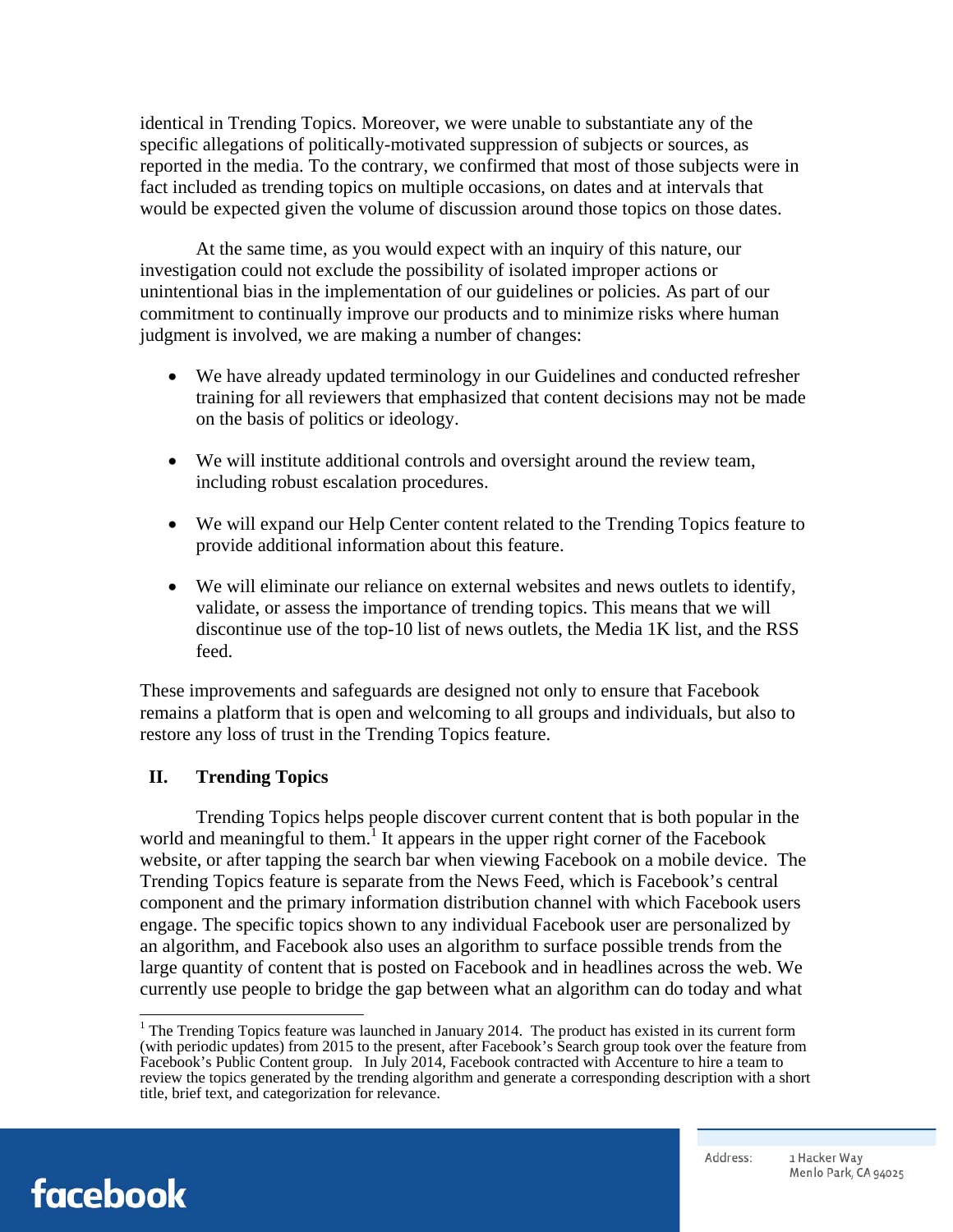we hope it will be able to do in the future—to sort the meaningful trends from gibberish and duplicates, and to write headlines and descriptions in clear, natural-sounding language. This team operates in accordance with guidelines that limit their discretion and is not permitted to prioritize one viewpoint over another or suppress any political perspectives.

#### **a. Identification of Trending Topics**

To identify potential trending topics, Facebook's automated systems use natural language processing to "read" Facebook posts and predict the topic of those posts. Those systems also look for hashtags. The trending algorithm is trying to detect unusual increases in the number of posts about a particular subject over time. When it detects that many more people may be posting about a particular subject now than were recently posting about that same subject, the algorithm adds the topic to a review queue of potential "trending" topics.

Since mid-2014, potential trending topics also could be identified and added to the review queue through an automated review of RSS feeds of headlines from top news sites, including a wide range of sources such as *The Wall Street Journal*, *National*  Journal, RedState, Huffington Post, the Drudge Report, and many others.<sup>2</sup> This list of RSS feeds—which, as noted at the outset and described further below, we are discontinuing—was subject to periodic review and updating.

### **b. Trending Review Process**

Potential trending topics are placed into a queue that is monitored and reviewed by people on the trending review team. While Facebook's Trending Review Guidelines are designed to be as inclusive as possible—any topic that represents a unique real-world event should be accepted by the review team—as many as half of the topics that algorithms place into the queue need to be rejected because they do not make sense at the time or are duplicative.

If a topic is accepted, the reviewer writes a short description that follows the Guidelines, which describe the style in which these descriptions should be written and how information should be attributed. If a story appears in at least three sources from a list of over a thousand media entities (the "Media 1K" list), it may be described without attribution to any particular source. $3$ 

#### Temporary Removal of Topics ("Revisit," formerly referred to as "Blacklisting")

Reviewers may temporarily sideline topics to prevent junk hashtags from appearing as trending topics, to hold topics for which a unique real-world event cannot yet be identified, and to remove duplicates. All dismissed potential trends can return to



<sup>&</sup>lt;sup>2</sup> A copy of this list is attached as Appendix A.

 $3<sup>3</sup>$  A copy of this list is attached as Appendix B.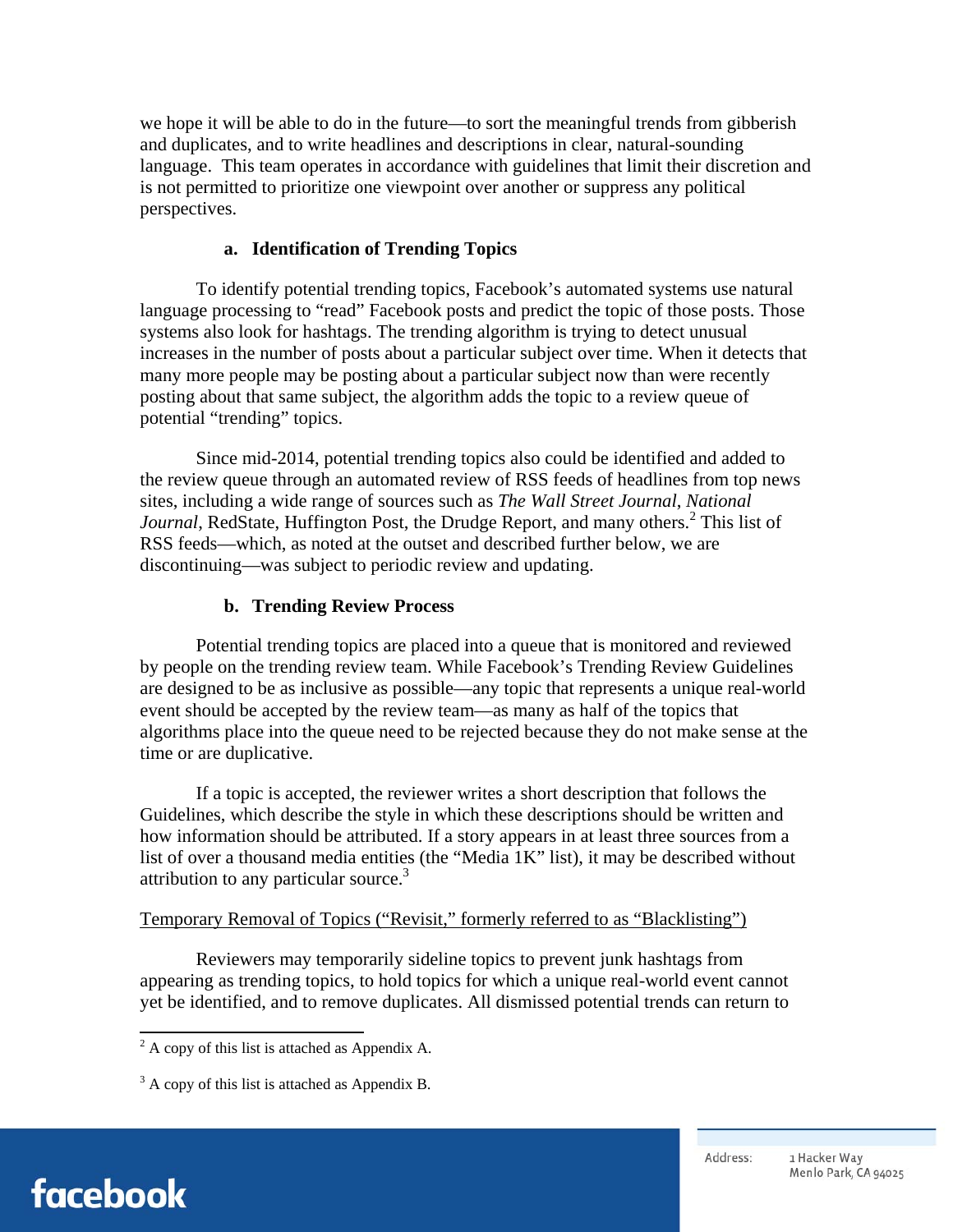the review queue between three and 24 hours later. They are therefore regularly checked by different members of the team for as long as they continue to be surfaced by the trending algorithm. The process of temporarily dismissing a topic from the queue used to be called "blacklisting," but we have updated our terminology to "revisit" to better reflect the real nature of this action. Many trending topics are initially held in this way, because it often takes time to understand why a particular word or phrase is trending, and approximately half of topics that surface from the algorithm are temporarily removed from the queue at some point. Topics that have been sidelined are routinely accepted as trending topics subsequently, once adequate sources emerge validating the topic as a realworld, newsworthy event.

The Trending Review Guidelines limit the reasons topics can be sidelined to the following:

- Not a unique real-world event: This scenario occurs when there is no apparent connection to a unique event. An example would be "#lunch," which spikes in popularity around noon every day but is not a news event.
- **Insufficient sources**: This occurs when a topic is connected to a real-world event but the available information is not sufficient to characterize the topic. For example, if all stories are in a foreign language, the team might be unable to determine the topic. A reviewer who believes additional sources may emerge to give context to a particular topic in the near future can set a short timer to trigger re-review.
- **Duplicate topic**: This scenario occurs when a topic is linked to a real-world event, but there is already a better topic to represent that event. For example, in the past the team has removed "Argentina/Paraguay" and accepted "#CopaAmerica" in its place.
- **Junk hashtags**: This occurs when hashtags are not linked to real-world events, such as "#candy" on Halloween.
- **Stale external topic:** This occurs when an event is over two days old and there have been no significant developments in the story.
- **Hoax sources**: This is rare, but can happen when the trending algorithm surfaces a topic traced to an unreliable or satirical source.<sup>4</sup>

Two-thirds of topics that are temporarily removed are identified as non-real-world events; the next most common reasons are duplicate topics or insufficient sources.



<sup>&</sup>lt;sup>4</sup> Sidelining a topic because it was surfaced from an "unreliable" website appears to have happened rarely, and our investigation did not reveal any explicit political bias that motivated or resulted from such decisions. Nonetheless, we believe that assessing whether a source is "unreliable" places more discretion in the hands of reviewer than we intended, and we will be eliminating this from the Guidelines.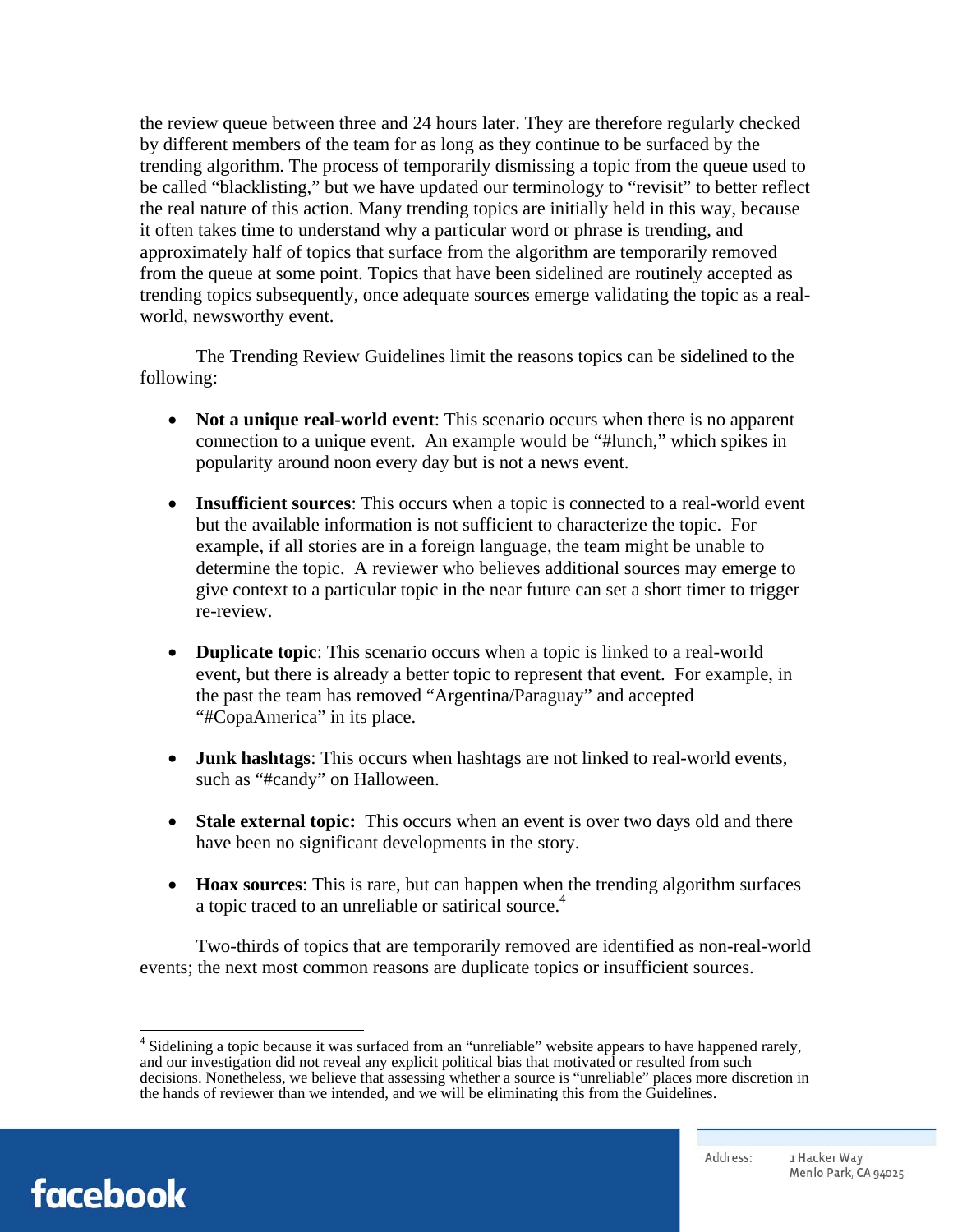If a topic is temporarily removed from the queue, members of the review team set a timer for revisiting the topic, usually for a period of approximately 24 hours but often shorter. After the timer expires, if the algorithm re-identifies the topic as "trending" or spiking in conversation, the review team will re-evaluate it to see if the topic meets our Guidelines' criteria for approval, or if it should be sidelined again. In this way, a topic that is "revisited" due to insufficient sources—because, for example, coverage of the topic is just emerging—can and frequently is subsequently re-reviewed and accepted as a topic if and when additional verifying sources emerge.

#### Topic Correction (formerly referred to as "Injection")

A reviewer may also need to use a topic correction tool to fix a topic that the algorithm has incorrectly identified, to consolidate related trending stories, or to clarify a topic's subject. Reviewers may not use this tool to introduce or promote articles or topics from a particular perspective, nor may they use it to create topics without underlying stories to support inclusion.

For example, in April 2015, the topic "Thoroughbred Horse Racing" surfaced in connection with the Kentucky Derby. This topic was corrected to the topic "Kentucky Derby."

Today, the topic correction tool is rarely used. Over time, we have made adjustments to the trending algorithm so that it selects more accurate topic names, reducing the need for and incidence of manual topic correction. Further, if the topic name is still not quite right, our reviewers now can simply assign custom topic names, tailoring them to specific stories, rather than needing to replace the topic with another topic tag that already existed in our system.

#### Topic Prominence (formerly referred to as "Boosting")

As the Trending Topics feature is currently constructed, particular topics also may be "boosted" to better reflect the prominence of widely-reported topics. Reviewers historically have referred to the following list of sources to determine if a topic should be boosted: BBC News, CNN, Fox News, *The Guardian*, NBC News, *The New York Times*, *USA TODAY*, *The Wall Street Journal*, *Washington Post*, and BuzzFeed News. As noted above, use of this list is being discontinued. If the topic is leading coverage on five of these ten sources, it would be marked as "national." If the topic is leading coverage on ten sites, it would be marked as "major."

If a topic receives a "national" boost, it would be slightly more likely to show up in a user's trending suggestions, and a "major" boost would give a somewhat stronger preference to the topic. In neither case, however, would the "boost" override the user's individual preferences (e.g., for sports or celebrity news) that the algorithm detects based on the user's previous Trending Topics activity or other site activity that serves as the primary determinant for what the user sees.

Events of unusually high importance would receive an even stronger boost; this third category in its current form has been used only for the Paris and Brussels terror

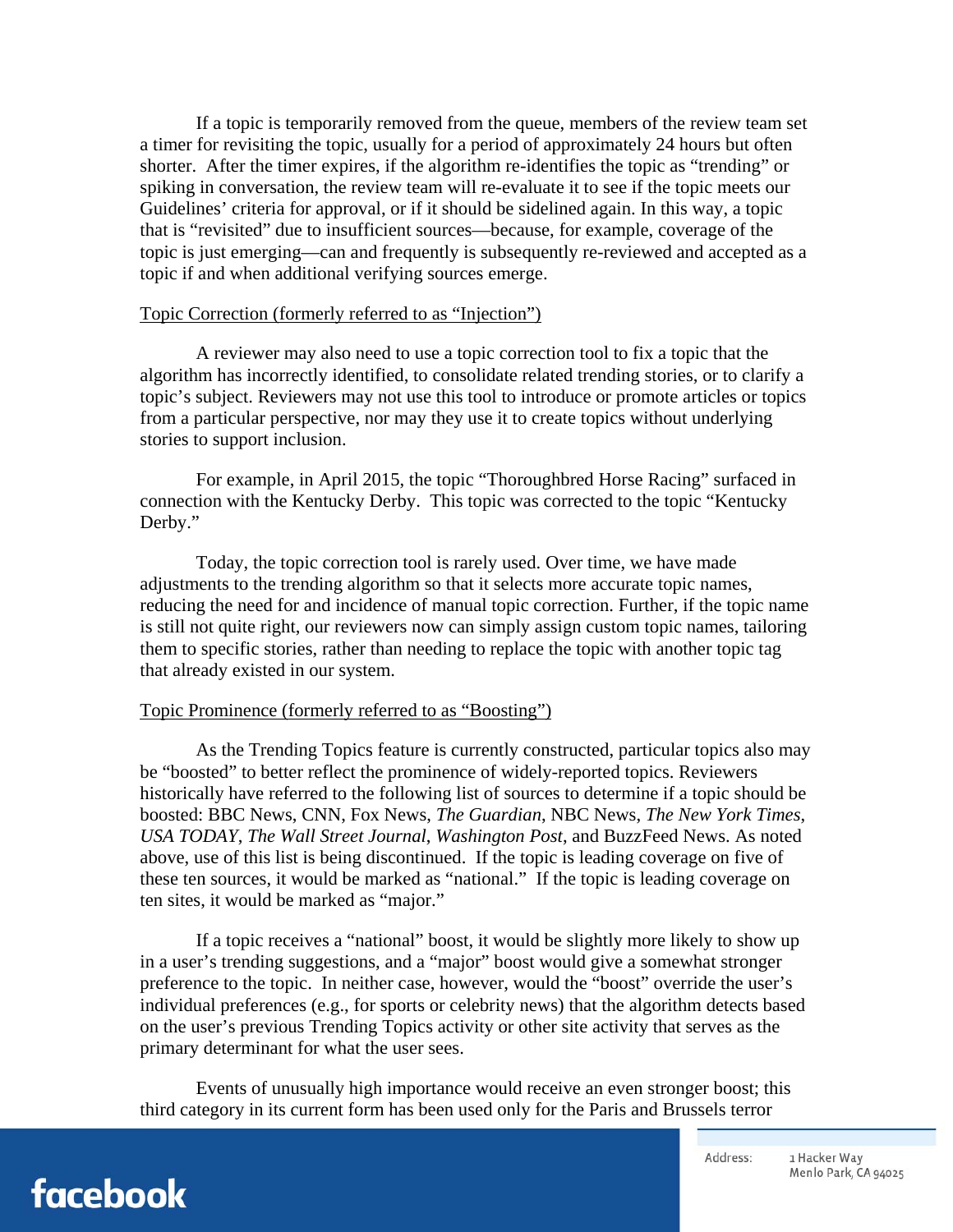attacks. A topic that receives this type boost is much more likely to show up in an individual user's Trending Topics feature, but still is not guaranteed to do so.

As noted at the outset and described further below, we plan to eliminate this boosting function and, as a result, our reliance on the list of news sources currently used to implement it.

#### **c. Trending Review Team**

The trending review team contractors are hired and supervised by Accenture, which also supplies supervisors. The Accenture supervisors report to full-time Facebook employees.

Each reviewer receives initial training attended by a Facebook employee that includes a detailed review of the Trending Review Guidelines. Following their formal training, new hires shadow other members of the team to receive additional on-the-job training. Throughout the course of their employment, employees receive ongoing guidance and direction from team leads and one-on-one guidance as necessary.

Multiple layers of review exist to maintain quality and identify reviewer mistakes. Experienced members of the review team serve as copy editors to review the work of individual reviewers, edit copy, fix errors, respond to internal feedback in real time, and monitor and document issues for escalation. Accenture "team leads" maintain editorial guidelines, conduct trainings, track errors on an ongoing basis, and address quality-ofwork issues with individual reviewers. Full-time Facebook employees oversee the work of the review team, set and adjust editorial guidelines, participate in some training sessions led by Accenture, and meet weekly with Accenture team leads to discuss editorial quality and consistency. In addition, members of the Facebook community may report potential issues with Trending Topics through our website.

Finally, there are procedures in place to continuously monitor review team work product and identify areas for improvement.

#### **III. Investigation into Current Allegations**

On May 9, 2016, an online article citing anonymous sources raised allegations regarding potential bias in the Trending Topics review process. We took these allegations very seriously because they go to the heart of our mission, and we formed a cross-functional investigation team under my supervision to conduct a thorough inquiry.

#### **a. Investigative Steps**

To investigate allegations of bias or reviewer misconduct regarding specific topics, we carefully reviewed data logs recording more than 600 reviewer decisions involving the specific topics surfaced in the media. We sought to determine whether topics relating to real-world news events had been improperly removed by searching contemporaneous news reports to determine if real-world events regarding those topics occurred on the dates of reviewer decisions to temporarily remove a topic. We reviewed

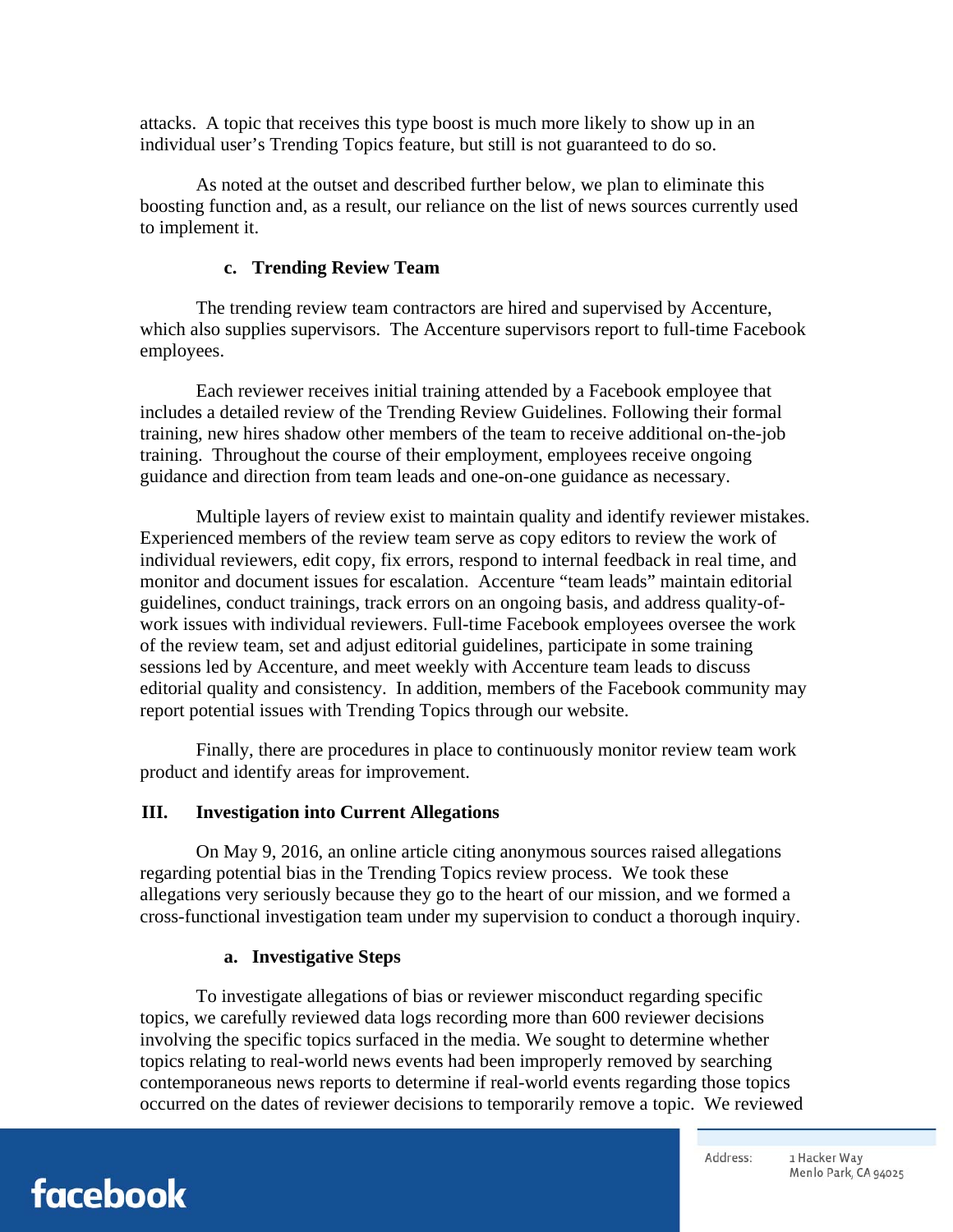and analyzed other topic approvals and corrections on the dates of decisions to temporarily remove a topic to determine whether the topic was removed because it duplicated an approved topic. We also reviewed a selection of communications between reviewers involved in decisions to temporarily sideline the topics at issue to identify any evidence of political bias or reviewer misconduct.

We also conducted interviews with product and engineering teams to understand the end-to-end structure and design of the Trending Topics feature. We then spoke with the Facebook employees responsible for supervising review team contractors, and interviewed each of the current reviewers and each of the current copy editors. We also reached out to and interviewed a cross-section of former reviewers who are no longer working on the Trending Topics review team.

#### **b. Results of Investigation**

During the interview process, each of the current and former reviewers with whom we spoke confirmed that they are not aware of any ideological bias in the review process, and the Facebook employees supervising the team were similarly unaware of any evidence of political bias and confirmed that no such allegations had been raised to the team previously.

Our examination of the data logs, analysis of contemporaneous news reporting, and review of other records regarding recent allegations found no evidence of systematic political bias. The investigation did reveal that—prior to July 2015—reviewers followed guidance that did not permit the acceptance of a topic if one of the first 12 posts (the "feed") associated with that topic did not include a post from a news organization, a primary source, or a verified profile or page. This guidance may have in some instances prior to that date prevented or delayed acceptance of topics that were not covered by major news organizations.

With respect to specific allegations surfaced in the media, our investigation concluded:

- *Republican Political Figures.* These allegations included a claim that topics involving Republican political figures Ted Cruz, Rand Paul, Mitt Romney, and Scott Walker were suppressed by reviewers because of political bias. Our investigation did not substantiate this allegation. To the contrary, topics related to each figure were accepted as trending topics on dozens of occasions. Ted Cruz was accepted as a trending topic more than 160 times; Rand Paul was accepted on 50 occasions; Mitt Romney was accepted more than 40 times; and Scott Walker was accepted as a trending topic nearly three dozen times. In fact, the two most frequently accepted topics since early 2015 are presumptive Republican presidential nominee Donald Trump and #GOPDebate.
- *Chris Kyle.* Twenty-seven topics related to the late Navy SEAL who was portrayed in the film "American Sniper" were approved by reviewers. The headlines for those topics included "Widow of Navy SEAL Pens Open Letter to

## facebook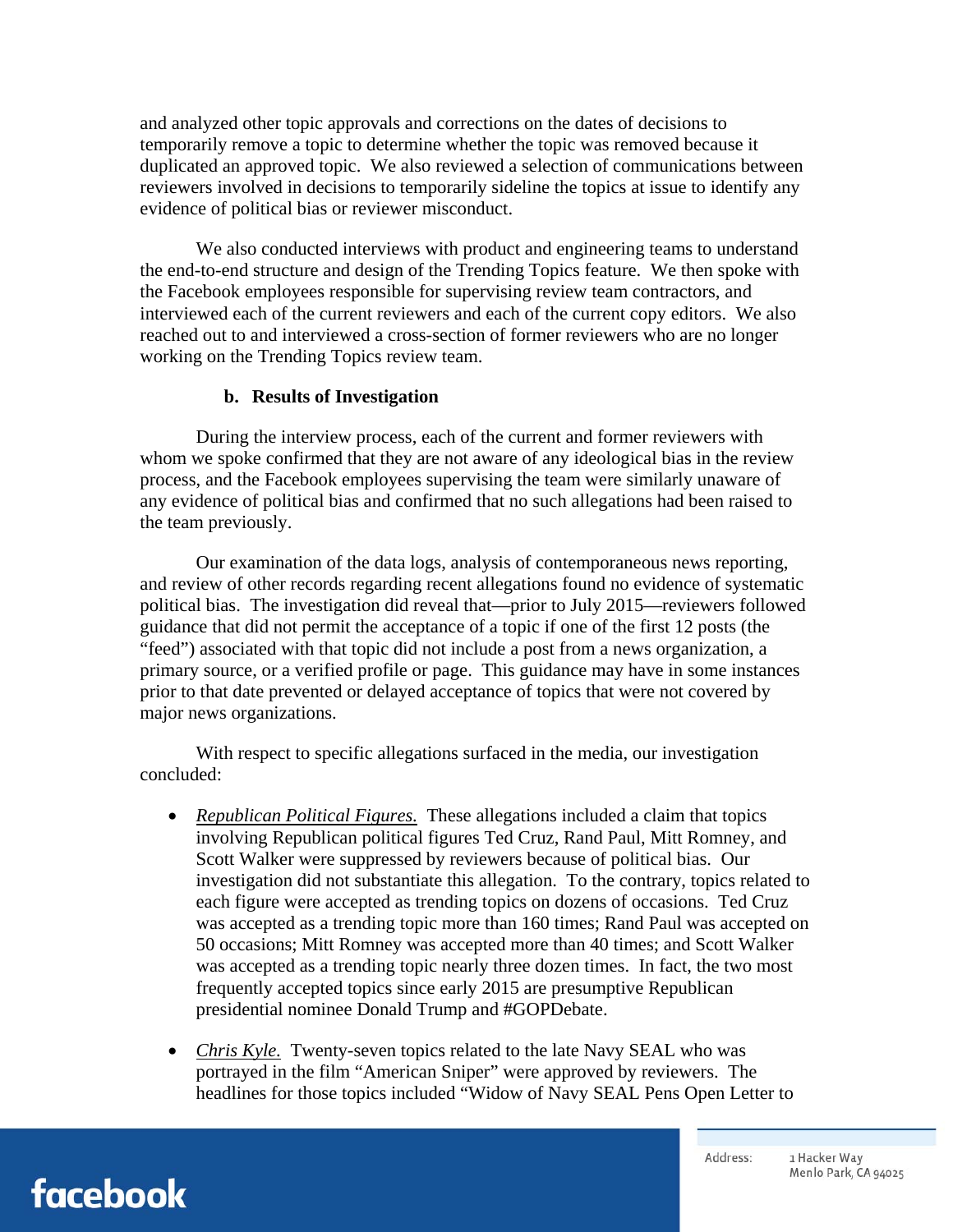Late Husband on 13<sup>th</sup> Wedding Anniversary," "Late Navy SEAL's Father Discusses Tragedy of Son's Murder," "Feb. 2 Marks Date Retired US Navy SEAL Was Killed in 2013," and "April 8 Marks Birthday of Late Navy SEAL Portrayed in American Sniper Film." We did not substantiate the allegation that any topic related to Mr. Kyle was suppressed because of political bias.

- Conservative Political Action Conference. Facebook reviewers accepted topics related to both the 2015 and 2016 Conservative Political Action Conference ("CPAC"). In 2015, those topics included the kick-off of each of the three days of CPAC, as well as a speech given by Duck Dynasty star Phil Robertson and Senator Rand Paul's straw poll victory. In 2016, although topics related to CPAC were accepted on other days of the conference, one topic related to CPAC itself was not accepted on its first day, March 2, 2016. Our investigation concluded that this decision was likely the result of the fact that on that day—the day after the Super Tuesday electoral contests—reviewers accepted at least 15 topics related to the Republican presidential primary. Two of the most popular CPAC stories in the news that day related to criticisms by aides to Senator Marco Rubio regarding Donald Trump's scheduled CPAC speech and Ben Carson's announcement that he would not attend CPAC because he was dropping out of the race. Each of these CPAC-related stories was likely subsumed within broader topics—including Donald Trump, Marco Rubio, and Ben Carson—that were accepted by reviewers the same day. Given the history of acceptance of CPAC as a topic in 2015 and on most days in 2016, we do not believe any bias can be inferred.
- Lois Lerner. Reviewers accepted topics related to former IRS official Lois Lerner on at least 15 occasions. The headlines for those topics included, "Criminal Investigation Underway After Recovery of Ex-IRS Official's Emails," "Thousands of IRS Official's Missing Emails Found, Investigators Say," and "IRS Confirms Existence of 2nd Personal Email Account Belonging to Former Director." Based on our review, we believe it is likely that some topics regarding Ms. Lerner were not accepted because they were duplicative of topics accepted on the same day, such as "Rep. Jason Chaffetz (R-Utah) Asks President Obama to Remove IRS Commissioner." In addition, some surfaced topics involving Ms. Lerner likely were not accepted because they had "gone stale." Under reviewer guidelines, topics were not to be approved if two days had passed with no significant developments regarding the topic. We could not reconstruct reliable data logs from before December 2014, so were unable to examine each of the reviewer decisions from that period.
- *Glenn Beck.* The algorithm surfaced and reviewers accepted "Glenn Beck" as a trending topic at least four times. These trending topics appeared as "Glenn Beck: Radio Host Says Americans Need to Prepare for All Out War in the Wake of Instability in Iraq," "Glenn Beck: Radio Host Says Donald Trump Winning Presidential Nomination Would Be End of GOP," "Glenn Beck: Conservative TV and Radio Personality Endorses Ted Cruz for President," and "Glenn Beck: Conservative Radio Personality Criticizes Drudge Report Founder Matt Drudge."

facebook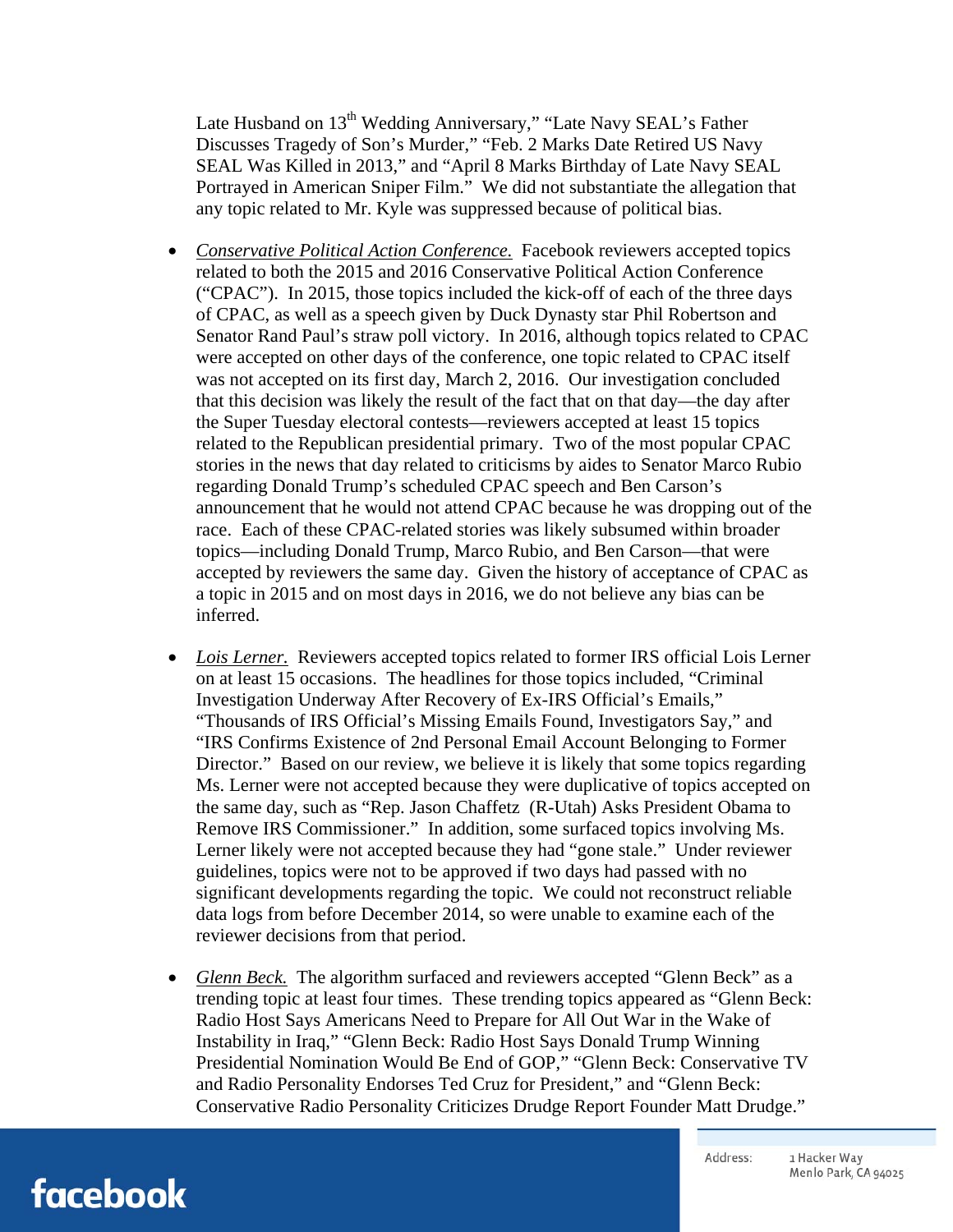We also identified four headlines relating to Mr. Beck that did not include his name as the topic. For example, on August 29, 2015, Mr. Beck participated in the "All Lives Matter" march in Birmingham, Alabama, which was accepted by reviewers under the topic "All Lives Matter." On other occasions, the algorithm surfaced Mr. Beck's name but the reviewers did not accept the topic. Based on our interviews and contemporaneous news reports, the most likely explanation for these decisions is that Mr. Beck's name surfaced because he had commented on a real-world news event, and the event itself—rather than Mr. Beck—was accepted as the trending topic. We identified one instance in February 2015 when Mr. Beck made remarks about vaccines in which a reviewer temporarily removed a topic related to Mr. Beck from the queue because of "feed quality"—that is, whether the posts that a person would be likely to see if they clicked on the topic included posts from a primary source, a news organization, or a verified profile or page—but another reviewer later restored the topic to the queue upon determining that the feed quality had improved.

- *The Drudge Report.* The Drudge Report or its founder, Matt Drudge, were surfaced by the algorithm and accepted as a trending topic on at least 11 occasions. On other occasions, the algorithm surfaced the Drudge Report's name but the reviewers did not accept the topic. As with Mr. Beck, the most likely explanation for these decisions is that the Drudge Report or Mr. Drudge surfaced because the Drudge Report had linked to a real-world news event, and the event itself—rather than the site linking to it—was accepted as a topic. For example, in September 2015, the Drudge Report linked to a story regarding an ex-Nobel committee member who regretted giving President Obama the Nobel Peace Prize. Shortly thereafter, the review team removed the topic "Drudge Report," but approved the headline, "Ex-Secretary of Nobel Commission Says He Regrets Barack Obama's Award." Similarly, in December 2015, the Drudge Report linked to a story regarding a helicopter taking photos in Michigan. The same day, the review team removed the topic "Drudge Report," but approved the headline, "County Sheriff Claims Helicopter Over Area Belongs to Homeland Security."
- *Steven Crowder.* Our investigation determined that comedian Steven Crowder's name was surfaced by Facebook's algorithm, but was not accepted as a trending topic by reviewers. We found no evidence that the decision to remove his name as a topic was the result of any political bias. For example, in April 2015, the algorithm surfaced Mr. Crowder as a topic when he posted a hidden camera video in which he sought to purchase a cake for a same-sex wedding at a Muslim-owned bakery. Rather than suppressing the video because of its political message, internal communications show that a reviewer flagged the topic for fellow reviewers as "news we need," noting that the topic could not yet be accepted because the "feed" was not "really quite there yet." The reviewer expressed concern that "one article … says the video is months old," calling into question whether it was in fact related to a timely real-world news event.

In sum, our investigation did not substantiate allegations that reviewers systematically engaged in politically-motivated suppression of conservative news stories.

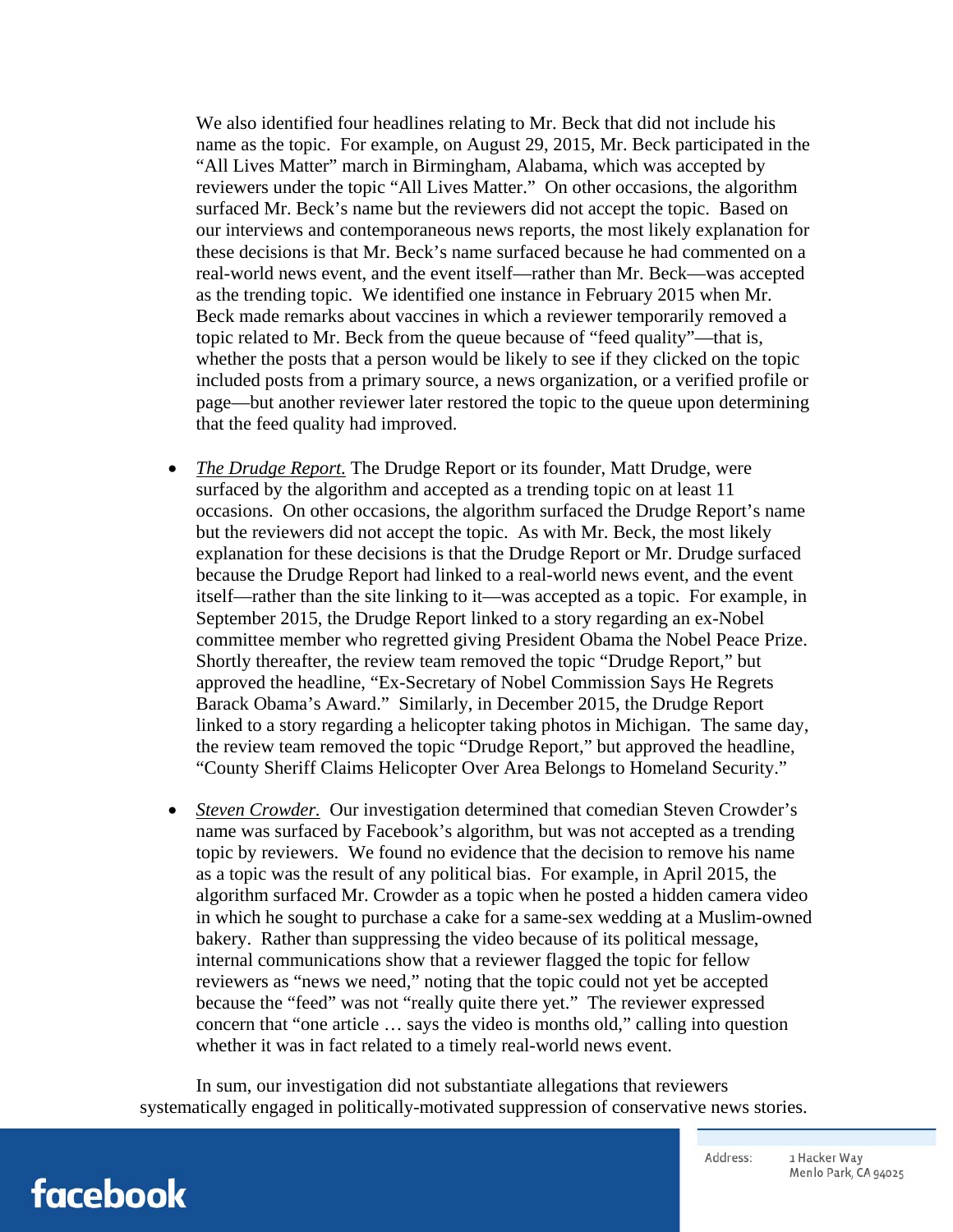Consistent with the guidelines, reviewers did not accept surfaced topics that were unrelated to unique real-world news events or were duplicative of other related topics that were already trending. In some cases before July 2015, surfaced topics on these subjects were not accepted because of poor "feed quality," which at the time meant that the first 12 posts most likely to be returned as results if a user clicked on the topic did not include a post from a news organization, a primary source, or a verified profile or page.

This guidance, which may have prevented or delayed the acceptance of topics that were not covered by mainstream news organizations, was updated in July 2015 to permit reviewers to accept topics even if those topics were not being covered by major news organizations or verified pages or profiles.

Our investigation also reviewed specific allegations related to the injection of certain topics (i.e., topic correction). We concluded that the injection tool, which is rarely used today, was used more frequently in the past to address limitations of the Trending Topics product. Specifically:

- On various occasions in 2014 and 2015, the topic "Malaysia Airlines Flight MH 370" was used to replace incorrect topic IDs associated with the event that were detected algorithmically. For instance, the topic "Western Australia" began trending when a towelette from the airline was found in Australia; reviewers corrected the topic title to refer to "Malaysia Airlines Flight MH 370."
- The reconstructed data logs dating back to December 2014 show that the topics "Black Lives Matter," "BLM," "#blacklivesmatter," and "#BLM" were never injected. In the course of our continued investigation, we did learn that the related topic "Ferguson"—referring to the shooting of Ferguson, Missouri teenager Michael Brown—was added to compensate for an error in Facebook's algorithm at the time that did not properly surface topics that remained at a very high volume of discussion for sustained periods.
- In January 2015, the topic "Charlie Hebdo," the newspaper that was the target of a terrorist attack, was added to replace less descriptive topics, such as "Vincennes," a reference to a particular location in Paris.

We found no evidence that the injection tool was used to advance any particular political agenda. Over time, adjustments to the trending algorithm have dramatically reduced the need for its use, and, as noted, it is rarely used today.

In addition to our investigation of specific allegations, we conducted a broader analysis of data regarding reviewer actions in the Trending Topics feature to study whether there is any evidence of systematic bias of the "blacklist" and "boosting" tools to favor liberal topics over conservative topics.<sup>5</sup> That analysis—which looked at more than



This analysis looked at all topics reviewed by Trending Topics reviewers over the past 90 days. Topics were assigned political designations based on individuals who posted content about these topics and selfdeclared a political affiliation in their Facebook profiles.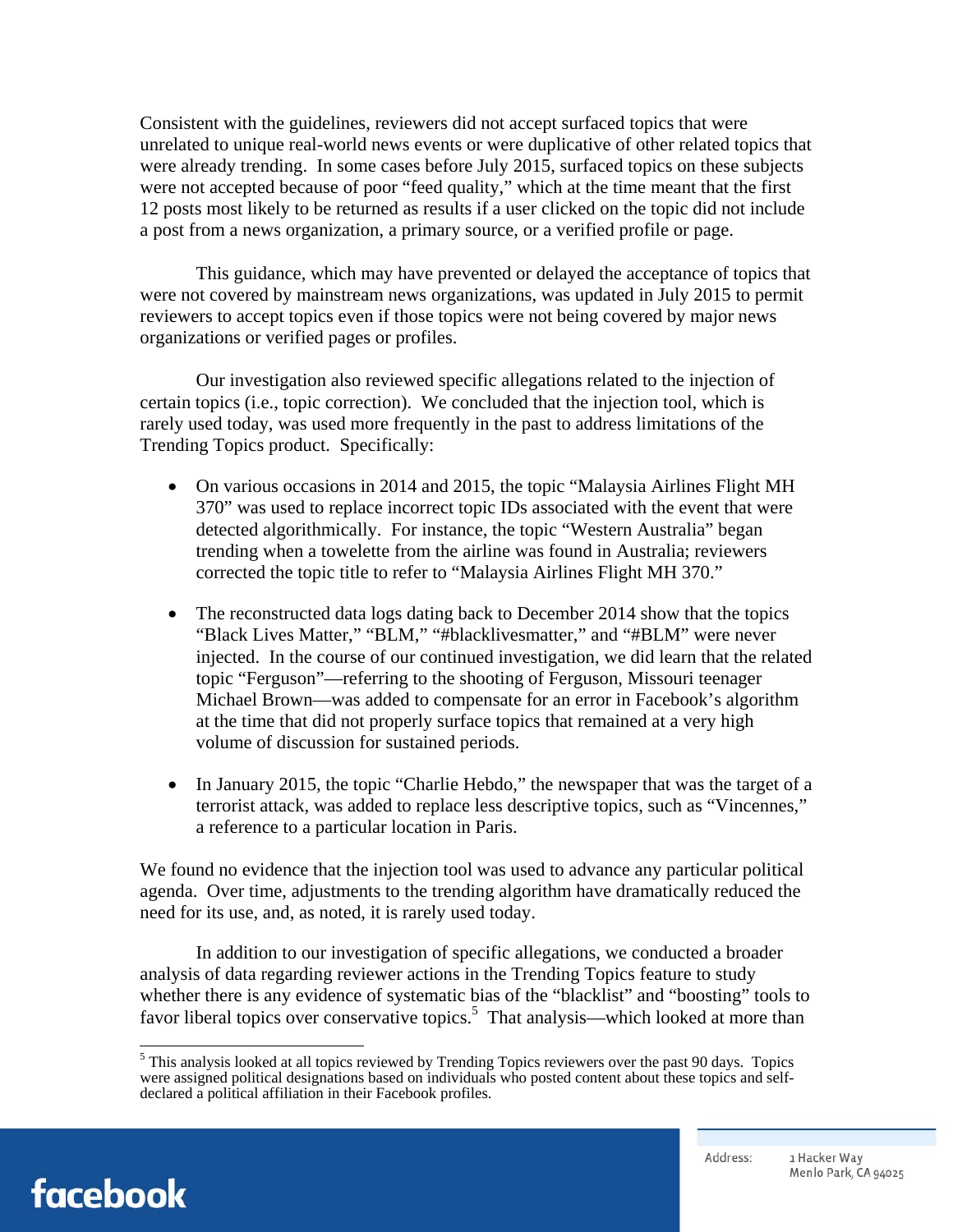3,000 reviewer decisions—found no such bias. In fact, rates of "boosting," "blacklisting," and accepting topics have been virtually identical for liberal and conservative topics. The only clear trend revealed by the analysis was that moderate topics—that is, those that are popular across the political spectrum—are approved and boosted at a higher rate than liberal or conservative topics.

Despite the findings of our investigation, it is impossible to fully exclude the possibility that, over the years of the feature's existence, a specific reviewer took isolated actions with an improper motive. As described above, there are multiple layers of review in place to detect and respond to such actions. Moreover, reviewers do not select or control the topics that the algorithm generates for their review, and their discretion is further limited by the requirement to abide by rigorous guidelines. Should we learn of evidence of improper actions taken on the basis of political bias, we will take prompt remedial actions.

#### **IV. Commitment to Reforms and Improvements**

While our investigation revealed no systematic political bias, we are keenly aware of the responsibility that we have to our community of users and the high level of public interest in our products. Our goal is to create a community that bridges divides, gives all people a voice, and fosters the free flow of ideas and culture. To achieve that objective, Facebook must be a platform that is open to all groups and individuals, and anything that limits engagement by particular groups—or even is perceived to limit engagement by particular groups—represents a shortcoming.

Thus, as part of our ongoing commitment to maintaining high standards and improving our products, we are instituting changes to further protect the Trending Topics feature from potential misuse or the effects of unintentional political bias. Here are some of the things we are doing:

- We have already updated terminology in our Guidelines and conducted refresher training for all reviewers that emphasized that content decisions may not made on the basis of politics or ideology.
- We will institute additional controls and oversight around the review team, including robust escalation procedures.
- We will expand our Help Center content related to the Trending Topics feature to provide additional information about this feature.
- We will eliminate our reliance on external websites and news outlets to identify, validate, or assess the importance of trending topics. This means that we will discontinue use of the top-10 list of news outlets, the Media 1K list, and the RSS feed.